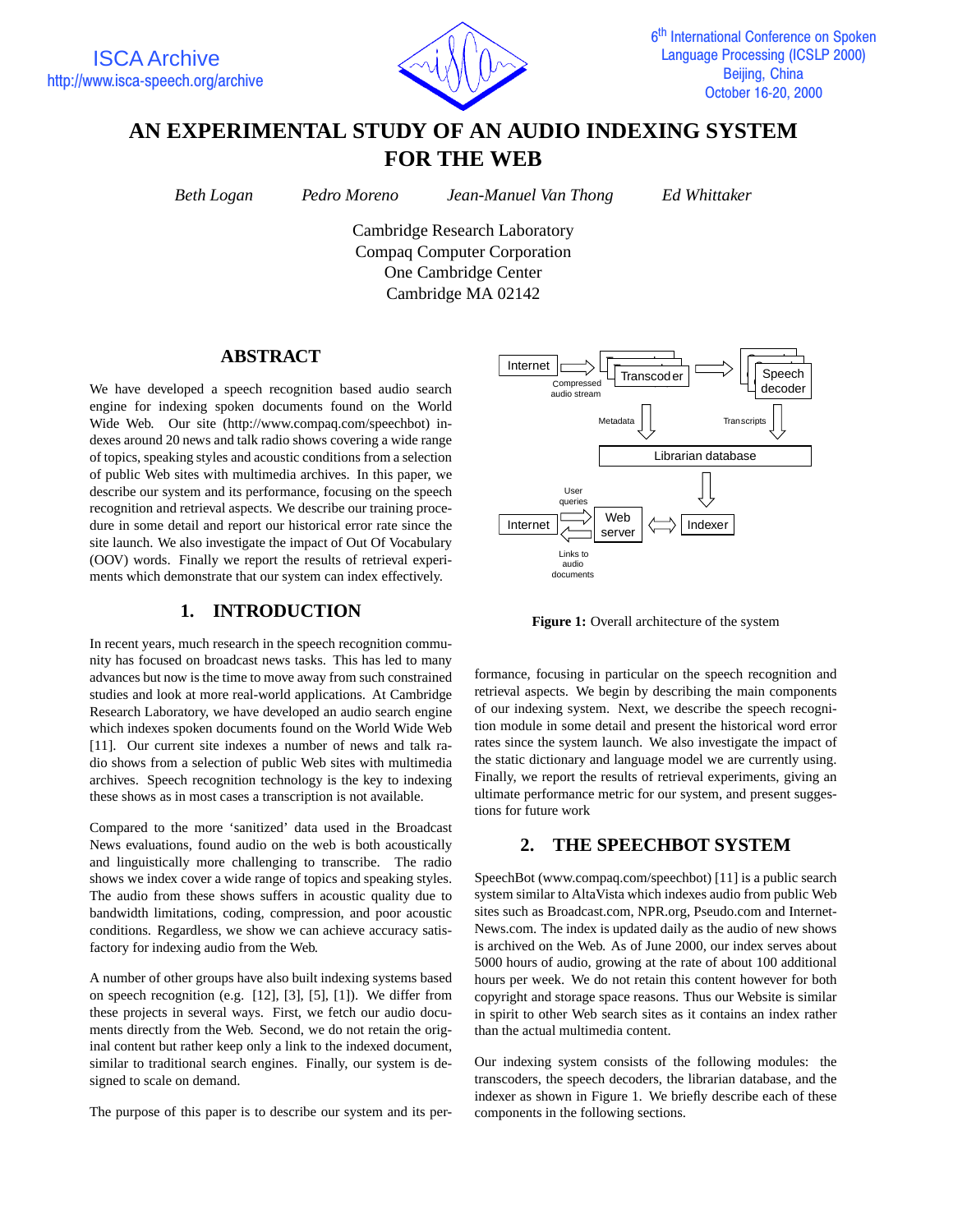## **2.1. Transcoders**

The transcoders fetch and decode video and audio files from the Internet. For each document, they obtain both meta-data (such as the sample rate and document title) and the raw audio. Typically the raw audio is RealAudio compressed at 6.5 kbps. This audio is downloaded to a temporary local repository and converted to 8kHz PCM wav format.

# **2.2. Speech Decoders**

For speech recognition, we use Compaq's Calista system. This is a large vocabulary continuous speech recognition package which uses standard Hidden Markov Model (HMM) technology. Calista yields an error rate of about 20% on a single pass search on the 1998 ARPA HUB4 evaluation corpora [7] with an average computational load of 6 times real time on a Compaq DS20 EV6 Alpha processor running at 500 MHz. The production system consists of a farm of 30 Compaq dual Pentium II/IIIs (450 MHz and 600 MHz) with 256 Mb RAM running Linux 6.0. We shall discuss the speech recognition system in more detail in Section 3. When the transcription is available, we can replace the speech recognition module with an aligner module.

### **2.3. Librarian**

The librarian manages the workflow of the tasks required to index documents. Each registered process of the workflow can send a request to the librarian for work to be performed. This includes tasks such as speech decoding, text/audio alignment or insertion into the index. This centralized model leads to a robust distributed architecture which can scale on demand.

### **2.4. Indexer**

The indexer module catalogs the documents based on the transcription produced by the speech decoder using a modified version of the AltaVista query engine [2]. While the original version of the indexer returns the document containing the query words, our modified version returns multiple hits per documents, one hit for every location in the document that matches the query.

Our ranking algorithm scores documents using a term frequency inverse document frequency metric [8], combined with scores based on the proximity of query terms. The proximity bias helps to retrieve documents with a multi-word query string.

# **3. SPEECH RECOGNITION PERFORMANCE**

In this section we describe the training procedure for our speech recognition system and investigate its performance. We see that the error rates obtained fall far short of the standard Broadcast News benchmarks due to the adverse nature of the audio. However, the primary metric for judging the performance of our indexing system is information retrieval results. As noted by others (e.g. [4]) and demonstrated in Section 4, it is still possible to obtain good retrieval performance despite poor error rates. In addition, as noted in Section 4, even if perfect transcriptions could be obtained, errors in retrieval due to for example word ambiguities would still occur. Nevertheless, high error rates are still undesirable since they do impact retrieval performance. Also better recognition rates would improve the quality of our user interface which displays the recognized transcripts.

### **3.1. System Details**

Calista is a standard HMM-based speech recognizer. It uses 3 emitting-state Gaussian mixture HMMs to model triphones. The models are trained in the following (very standard) manner. First 49 context-independent phonemes with 1 Gaussian mixture component per state are trained, starting from 'flat' (i.e. equivalent) models. These context independent models are then cloned to give triphone models which are pruned so the total number of states is 6000. Starting from these 6000-state models, successive iterations of Baum-Welch training and mixture splitting result in models containing up to 16 Gaussian mixture components per state.

We train our acoustic models on MFCC cepstral coefficients augmented with delta and acceleration coefficients generated from around 100 hours of the 1997 and 1998 Broadcast News corpus provided by LDC [10]. To more closely match the audio to be recognized, we use a modified version of the training corpus which has been encoded using the Real Audio encoder and decoded to to a sampling rate of 8kHz. We have previously shown that the use of these Real Audio acoustic models decreases the absolute error rate of a 5 hour test set by around 10% absolute from 60.5% to 49.6% for a 16 mixture component Gaussian system [11].

In conjunction with these acoustic models, we use a standard trigram language model trained using the DARPA broadcast news HUB4 1997 and 1998 text corpora augmented with additional text from News.com. It contains a vocabulary of 64000 words, corresponding to 4 million bigrams and 15 million trigrams.

For speed reasons, we run a single pass decoder with no additional adaptation and 8 mixture components per Gaussian. Experiments detailing our speed/accuracy tradeoffs are described in [11]. We use a very simple but robust segmentation technique, breaking the audio into 35s segments which are overlapped by 5s. We then reconstruct the transcripts by joining segments together at the overlap.

### **3.2. Recognition Performance Over Time**

Since November 1999, we have been monitoring the error rate of our system by collecting and transcribing an hour's worth of content at 2-3 week intervals. These test sets each consist of 4x15 minute segments randomly selected from approximately one week's worth of content (according to how much audio was available due to disk limitations). We take this 'sampling' approach to monitoring the performance of our system since resource restrictions prevent us from transcribing all 5000 hours of our content.

Figure 2 shows the error rate for the series of 15 test sets tested by our production system (i.e. a one pass decoder with 8 Gaussian mixture components per state). We see that while there have been some fluctuations, the error rate has remained around the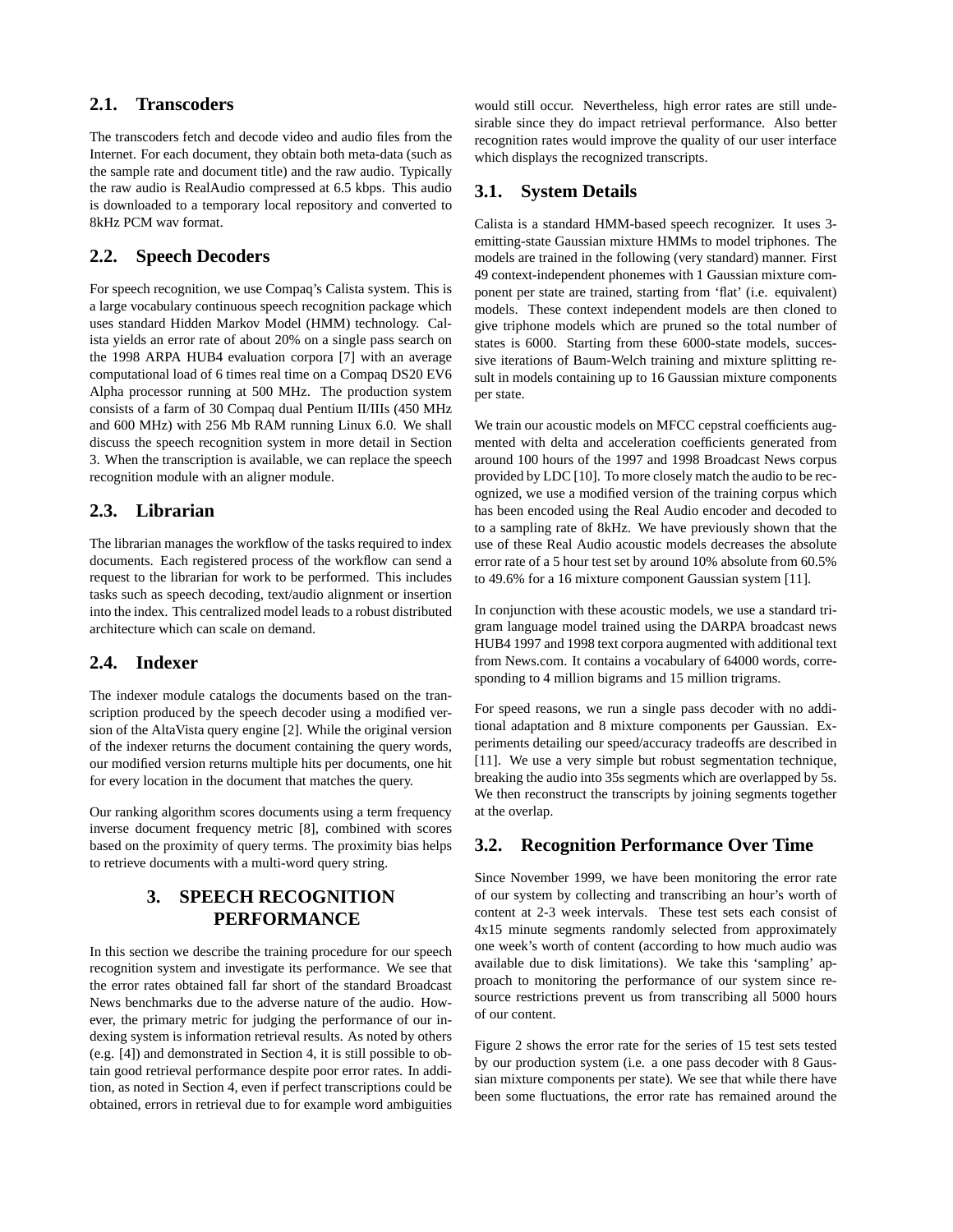

**Figure 2:** Error rate of 15 1 hour test sets collected at 2-3 week intervals from November 1999 to June 2000



**Figure 3:** Error rate of 15 test sets as a function of OOV rate

55% mark since the system launch. The fluctuations are due in part to the high variability and large amount of the content *vs* the comparatively small size of the test sets. The error rate is clearly much higher than typical Broadcast News error rates (around 20%). However, as we shall see in Section 4 this performance is sufficient for indexing.

#### **3.3. Impact of the Static Dictionary**

To date, Speechbot has been running with a 64000 word dictionary and language model built in late 1999. However, many of the shows we index are topical news programs. Over time as new topics replace old, we expect the vocabulary to change.

Figure 3 shows the word error rate of the 15 test sets *vs* the Out Of Vocabulary (OOV) rate. We see from this figure that our OOV rate is very low and only loosely correlated with the error rate. To investigate the effect of OOV errors, we conducted an artificial experiment where we found the OOV words for several test sets and inserted these into the vocabulary. We then rebuilt the language model and dictionary and reran the recognition experiment for each set. Although around half the OOV words were not found in the language model training text and therefore had very low language model probabilities, this experiment still gives a feel for the improvement we could expect if appropriate texts containing the OOV words were available.

Table 1 shows the result of this experiment. We see that since our OOV rate is so low, improving it will have only a minor impact on our recognition performance. Therefore it is likely that other factors such as acoustic mismatch, pronunciation inaccuracies and language model mismatch are the main contributors to our error rate. Future work will therefore focus on these areas.

| <b>Test Set</b> | <b>OOV</b> Rate | <b>Error Rate</b> |
|-----------------|-----------------|-------------------|
| 12-3-1999       | 1.3%            | 57.1%             |
|                 | 0.0%            | 56.7%             |
| $2 - 24 - 2000$ | 1.4%            | 48.6%             |
|                 | 0.0%            | 48.4%             |
| $5 - 2 - 2000$  | 1.2%            | 63.6%             |
|                 | $0.0\%$         | 63.5%             |

**Table 1:** Impact of reducing OOV rates for the test sets with the worst OOV rates.

# **4. RETRIEVAL PERFORMANCE**

In this section, we describe the results of information retrieval experiments and additionally investigate the number of OOV words in user queries.

We evaluated a set of 50 queries on an index of 4188 hours of content, representing 4695 programs. The queries were selected from the list of the 100 most frequently submitted queries to the public site since its launch. The words were selected such that they cover a large variety of topics, varying length of words(phonemewise), and varying types of words such as acronyms and proper nouns. None of the queries selected were OOV.

The average retrieval precision results are shown in Table 2. We report the standard retrieval precision P given by  $P = N/T$ where  $N$  is the number of relevant documents and  $T$  is the total number of documents retrieved [8]. We report results for  $T = 5$ , 10 and 20. That is, we only consider the first 5, 10 and 20 returned shows since users tend to only look at the first couple of pages of retrieved results [9].

| <b>Number of Documents</b> | <b>Average Precision</b> |  |
|----------------------------|--------------------------|--|
|                            | 87.8%                    |  |
| 10                         | 83.9%                    |  |
|                            | 77.5%                    |  |

**Table 2:** Average retrieval precision for the top 5, 10 and 20 documents.

From this table we see that our system has usable performance. Examination of the non-relevant documents returned showed that errors were due to two main reasons. First, insertion or substitution recognition errors cause query words to appear erroneously in the transcripts. This was the cause of about half the errors. The second main cause of error is when the query words are mentioned out-of-context, or when they are inherently ambiguous. For example, the query *AIDS* returned many documents which talked about *aids* meaning *helps* rather than a disease.